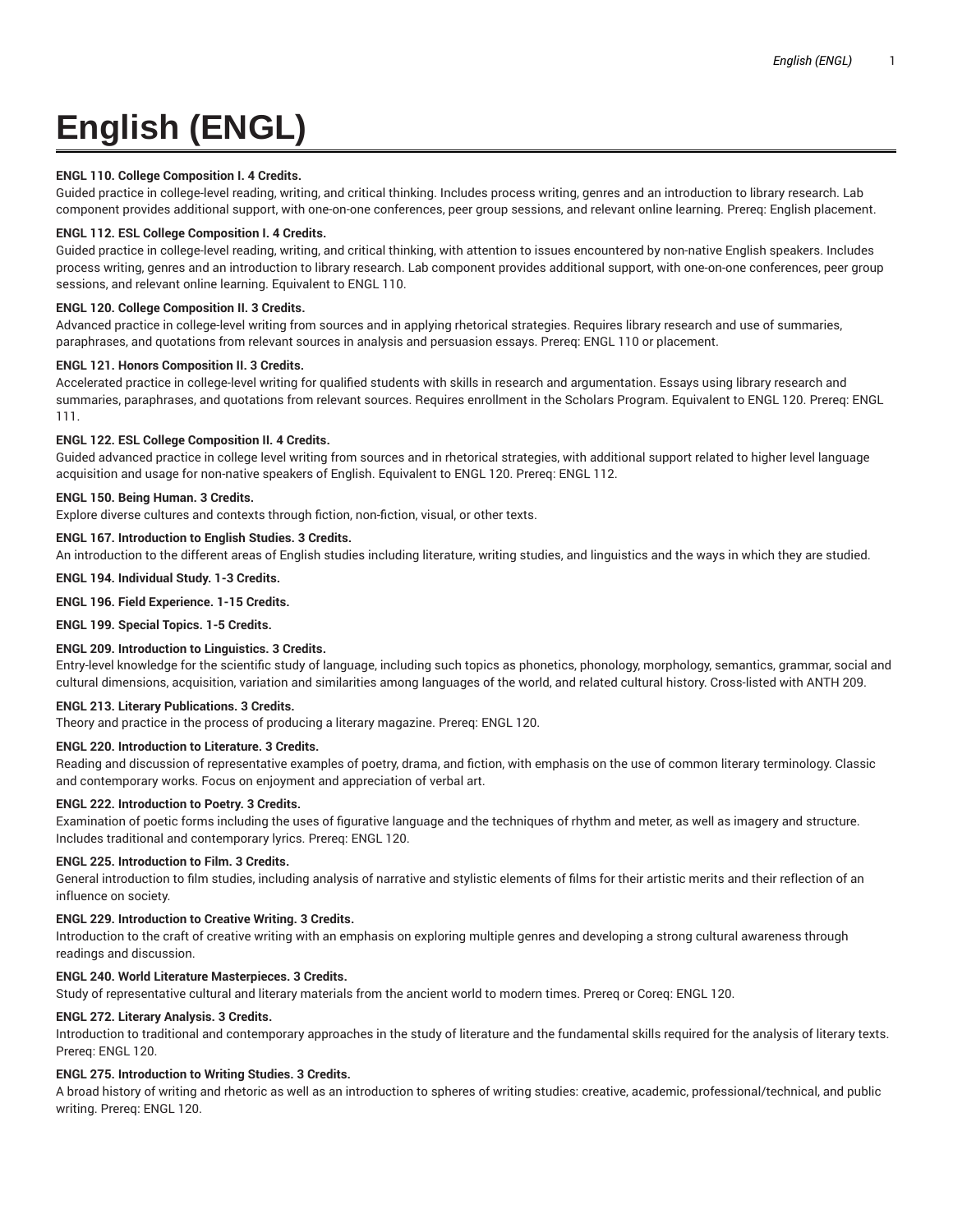# **ENGL 291. Seminar. 1-3 Credits.**

**ENGL 292. Study Abroad. 1-15 Credits.**

**ENGL 294. Individual Study. 1-5 Credits.**

**ENGL 299. Special Topics. 1-5 Credits.**

## **ENGL 301. Peer Tutoring and Writing in the Disciplines. 3 Credits.**

Introduction to individual writing instruction and conventions of disciplinary writing. In addition to classroom work and assignments, students will complete a practicum in the Center for Writers. Recommended for prospective educators, writing specialists in all fields, and peer tutors in the Center for Writers. Prereq: ENGL 120.

## **ENGL 313. Literary Publications II. 3 Credits.**

Theory and practice in the process of producing a literary magazine. Prereq: ENGL 120.

## **ENGL 315. British Literature I. 3 Credits.**

Survey of major works and writers in British literature from the Anglo-Saxon period through the 18th century. Prereq: ENGL 120.

## **ENGL 316. British Literature II. 3 Credits.**

Survey of major works and writers in British literature from the Romantic Age to the present. Prereq: ENGL 120.

## **ENGL 317. American Literature I. 3 Credits.**

Survey of major works and writers in American literature from the colonial period through the Civil War. Emphasis on the development of unique American values and literature. Prereq: ENGL 120.

## **ENGL 318. American Literature II. 3 Credits.**

Survey of major works and writers in American literature from the Civil War to the present. Includes traditional as well as experimental, innovative, and counter-cultural works and authors. Prereq: ENGL 120.

## **ENGL 320. Business and Professional Writing. 3 Credits.**

Intensive practice employing the conventions of writing needed in professional genres and settings: writing for specific audiences and purposes. Inform, analyze, evaluate, and persuade. Prereq: ENGL 120, Junior standing.

## **ENGL 321. Writing in the Technical Professions. 3 Credits.**

Intensive practice employing the conventions of professional genres to write about technology development and use for expert, business, and more general audiences. Prereq: ENGL 120, Junior standing.

## **ENGL 322. Writing and the Creative Process. 3 Credits.**

Exploring genres that fuel creativity and critical awareness. Emphasis on flexibility and inventiveness in realizing any personal or professional project. Products may range from poetry/fiction to blogs to student-designed assignments based on major. Prereq: ENGL 120, Junior standing.

#### **ENGL 323. Creative Writing. 3 Credits.**

Creative writing with a focus on one literary genre. May be repeated for credit. Prereq: ENGL 120 and any one of the following: ENGL 229, ENGL 275 or ENGL 322.

#### **ENGL 324. Writing in the Sciences. 3 Credits.**

The study and practice in written conventions of the sciences for academic, scientific, and public audiences. Prereq: ENGL 120. At least junior standing.

#### **ENGL 325. Writing in the Health Professions. 3 Credits.**

Study of and practice in language use and written conventions of the health professions for academic, scientific, and public audiences. Prereq: ENGL 120 and Junior standing.

## **ENGL 326. Writing in the Design Professions. 3 Credits.**

This course provides intensive practice employing the conventions of those professional genres needed to write for professional contexts and audiences in design fields. Prereq: ENGL 120, Junior standing.

#### **ENGL 330. British and American Women Writers. 3 Credits.**

Investigation of the literary portrayal of women and its effects on society. Some consideration of problems specific to women writers. Prereq: ENGL 120.

## **ENGL 331. Contemporary Women Writers. 3 Credits.**

Study of the language, imagery, themes, and genres in 20th century literature by women of various cultural, ethnic, and national backgrounds. Prereq: ENGL 120.

# **ENGL 333. Fantasy and Science Fiction. 3 Credits.**

Study of social and psychological implications of fantasy literature and works of fiction concerned with the impact of science and technology on the human imagination. Prereq: ENGL 120.

## **ENGL 335. Multicultural Writers. 3 Credits.**

Major literary figures within and outside the United States. Includes Asian, Mexican, and Canadian, as well as Native-American, Black, Asian-American, and Chicano writers. Prereq: ENGL 120.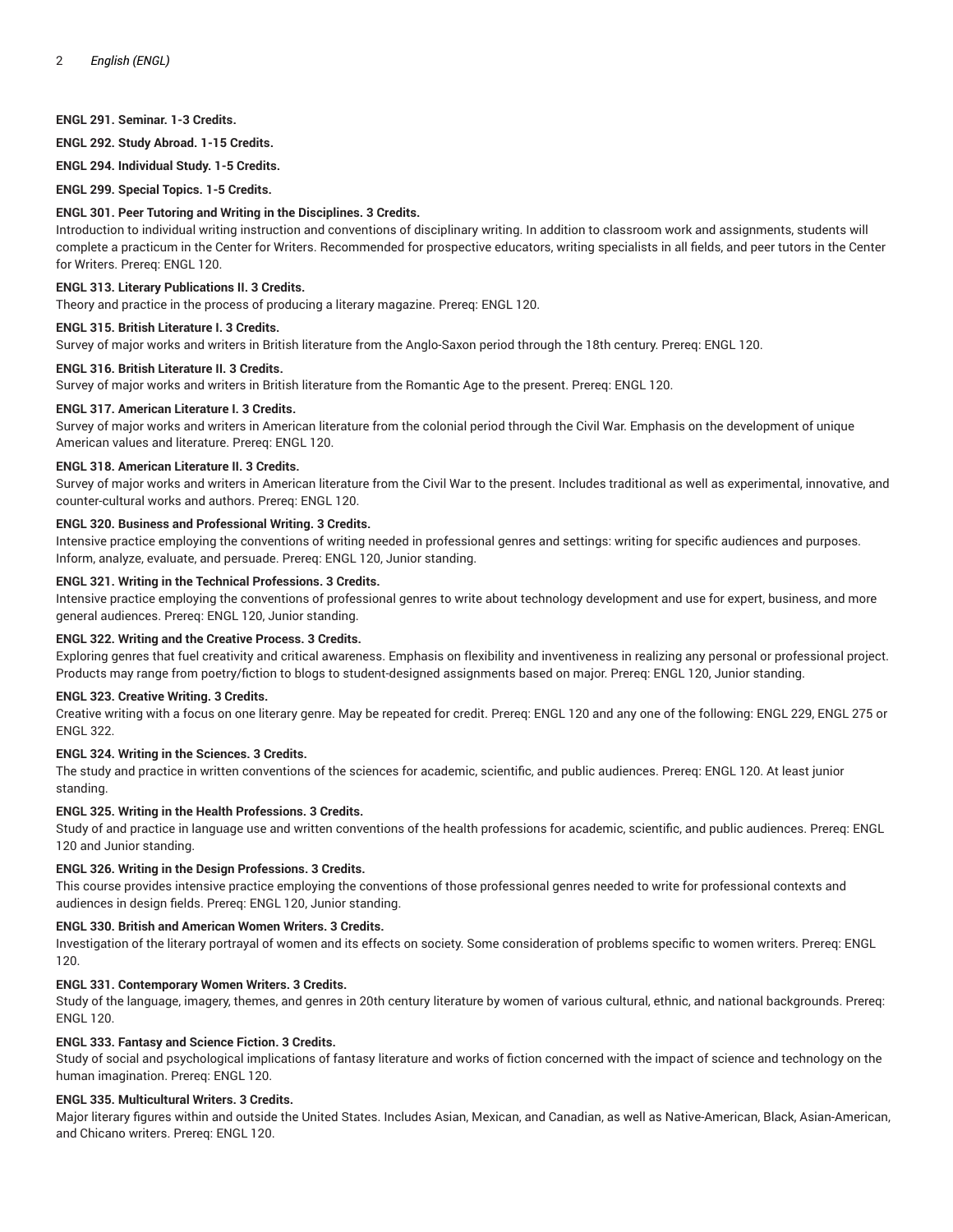# **ENGL 336. Literature and The Environment. 3 Credits.**

Milestones of American writing about nature and culture from Thoreau to the present. Reading and analysis of literary encounters with place and issues that arise when the local is global. Prereq: ENGL 120.

# **ENGL 340. 19th Century American Fiction. 3 Credits.**

Selected fiction reflecting problems and ideas, emphasizing the shift from romanticism to realism and naturalism, of the 19th century. Representative writers: Cooper, Hawthorne, Twain, Jewett, James, and Wharton, and includes minority voices. Prereq: ENGL 120.

### **ENGL 341. 20th Century American Fiction. 3 Credits.**

Selected fiction reflecting social, psychological, and literary trends in the 20th century. Includes multicultural and women authors, as well as experimentations in genre. Prereq: ENGL 120.

## **ENGL 345. Themes in American Culture. 3 Credits.**

A multidisciplinary approach, including art, music, and literature, to various eras and themes in American cultural history. Prereq: ENGL 120.

# **ENGL 357. Visual Culture and Language. 3 Credits.**

This course will cover the rise of visual culture and the impact this historical shift has made on print culture and writing. Students will produce information graphics, photo essays, videos, and other genres. Prereq: ENGL 120, Junior standing.

#### **ENGL 358. Writing in the Humanities and Social Sciences. 3 Credits.**

Theory and practice for writing multiple genres in the humanities and social sciences. Prereq: ENGL 120, Junior standing.

## **ENGL 360. Grammatical Structure/English. 3 Credits.**

Examines the system of the English sentence. Emphasis on structures and components with attention to application in teaching, stylistic analysis, and editing.

## **ENGL 375. The Bible as Literature. 3 Credits.**

Study of the texts of the Hebrew Bible and New Testament, with an emphasis on the documents' historical and cultural settings, their global influence, and current rhetorical and literary interpretative methods. Prereq: ENGL 120.

## **ENGL 376. Poetry of Rock. 3 Credits.**

Examination of rock lyrics as contemporary poems, using techniques of literary criticism to analyze their themes, their aesthetic principles, and their place in art and culture.

## **ENGL 377. Modern Poetry. 3 Credits.**

Experimentation and innovation in poetry from 1910 to 1945. American, English, and Irish poets, including such transnational writers as Eliot, Pound, H.D., D.H. Lawrence, and Auden. May be repeated. Prereq: ENGL 120.

## **ENGL 379. Study Tour Abroad. 1-6 Credits.**

## **ENGL 380. Shakespeare. 3 Credits.**

Study of representative poetry, comedies, histories, and tragedies. Prereq: ENGL 120.

## **ENGL 381. American Road Book. 3 Credits.**

A study of the American road narrative in cultural and historical contexts, including the rise of the automobile and tourism; the American dream; the frontier myth; race, class and gender; and national and individual identity. Prereq: ENGL 120.

## **ENGL 382. Film Genres and Styles. 3 Credits.**

Study of one or more film genres, styles, or movements, focusing on aesthetic conventions, cultural context, socio-historical significance, and critical approaches. May be repeated with change of topic. Prereq: THEA 115 or ENGL 225 or ENGL 272.

### **ENGL 385. British Fiction. 3 Credits.**

Examines significant works of British and their literary artistry.short and long fiction in terms of their cultural, social, and psychological content. Prereq: ENGL 120.

#### **ENGL 389. Non-fiction Prose. 3 Credits.**

Examines non-fiction prose in its various forms as a significant literary genre capable of exploring cultural, social, historical, psychological, and philosophical matters with logic, emotional power, and literary artistry. Prereq: ENGL 120.

## **ENGL 391. Seminar. 1-3 Credits.**

**ENGL 392. Study Abroad. 1-15 Credits.**

**ENGL 394. Individual Study. 1-5 Credits.**

# **ENGL 396. Field Experience. 1-15 Credits.**

Field Experience.

**ENGL 399. Special Topics. 1-5 Credits.**

## **ENGL 413. Literary Publications III. 3 Credits.**

Theory and practice in the process of producing a literary magazine. Prereq: ENGL 120.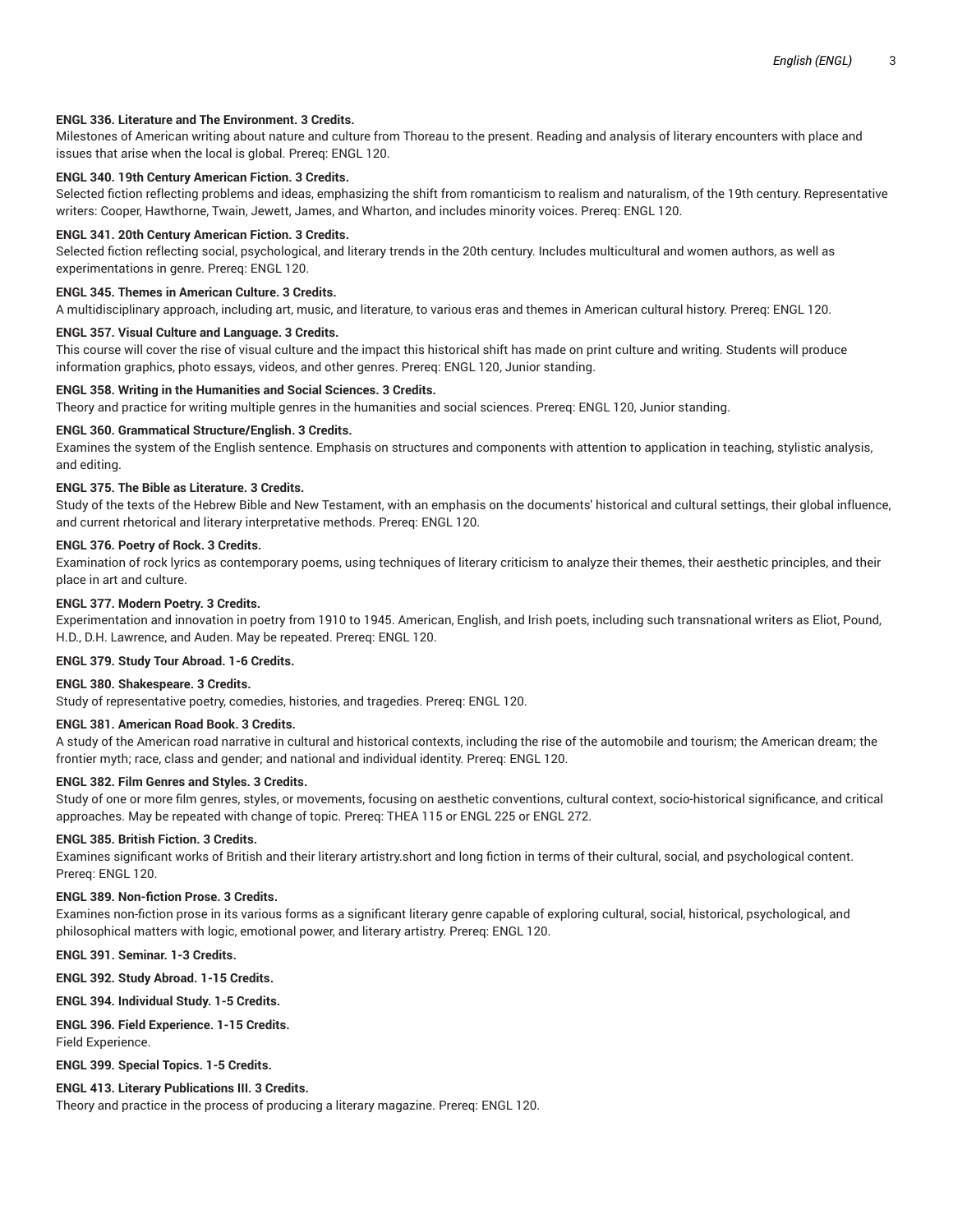# **ENGL 423. Creative Writing Studio. 3 Credits.**

Advanced creative writing with an emphasis on the student as working writer. Readings in creative and/or critical texts and participation in community events. Intensive workshop discussion, with the goal of producing a publishable manuscript. Prereq: ENGL 275, ENGL 322 or ENGL 323.

# **ENGL 435. Young Adult Literature in a Multicultural World. 3 Credits.**

Introduction to the field of Young Adult Literature (YAL) with an emphasis on multicultural novels. Recommended for English Education majors, English majors seeking breadth in their reading, and students seeking diverse reading. Prereq: ENGL 120. {Also offered for graduate credit - see ENGL 635.}.

# **ENGL 449. Usability and User Experience. 3 Credits.**

This course will form the basis for teaching the core competencies for working in the English department UX lab. Additionally, it will prepare students to collaborate with design teams to create better documentation, to create fuller user understandings of user inscription preferences, and to craft information strategies. This course will teach user inquiry methods, data collection, genre conventions, and rhetorical strategies for user advocacy. {Also offered for graduate credit - see ENGL 649}.

# **ENGL 452. History of the English Language. 3 Credits.**

Development of the English language from its Germanic origins to the modern period. Prereq: ENGL 120. Recommended: ENGL 209. {Also offered for graduate credit - see ENGL 652.}.

# **ENGL 453. Social and Regional Varieties of English. 3 Credits.**

Study of sociological factors as they relate to language (American English). Examines region, age, gender, ethnicity, self-identity, situation, profession, etc. and their relation to pronunciation, word choice, politeness, formality, turn-taking, etc. Students conduct original research. Prereq: ENGL 120. Recommended: ENGL 209. {Also offered for graduate credit - see ENGL 653.}.

# **ENGL 454. Language Bias. 3 Credits.**

Application of current linguistic, rhetorical, and literary theory to examine and analyze the ways in which the social asymmetries of gender, sexuality, race, and ethnicity are reflected and sustained through discourse practices. Prereq: ENGL 120. {Also offered for graduate credit - see ENGL 654.}.

# **ENGL 455. International Technical Writing. 3 Credits.**

Theories and practical applications of approaches to international technical documents, including globalization, localization, and translation preparations and procedures. Extensive use of case studies and cultural models. Prereq: ENGL 120, Junior standing. {Also offered for graduate credit see ENGL 655.}.

# **ENGL 456. Literacy, Culture and Identity. 3 Credits.**

Reading, writing, research, and discussion of diverse types of literacy from functional to cultural to technological and their roles in culture and identity formation. Completion of related community projects. Prereq: ENGL 272 or ENGL 275, Junior standing. {Also offered for graduate credit - see ENGL 656.}.

# **ENGL 457. Electronic Communication. 3 Credits.**

This web-based class will explore issues related to electronic communication through selected readings, projects that allow students to develop skills and insight through experiential learning, and though reflection on the dynamics of online education itself. Prereq: ENGL 120.

# **ENGL 458. Advanced Writing Workshop. 3 Credits.**

Writing, revising, and editing projects based on rhetorical principles. Frequent response from peers and instructor. Analysis of selected readings and students' own writing. Prereq: Any one of the following: ENGL 320, ENGL 321, ENGL 322, ENGL 323, ENGL 324, ENGL 325, ENGL 326 or ENGL 358.

# **ENGL 459. Researching and Writing Grants and Proposal. 3 Credits.**

A rhetorical approach to researching and writing academic grants, business proposals, and related professional documents. Students develop a portfolio of professionally designed and edited documents as well as the vocabulary of grants writing and research. Prereq: ENGL 120 and Junior standing. {Also offered for graduate credit - see ENGL 659.}.

# **ENGL 467. English Studies Capstone Experience. 3 Credits.**

Cumulative and integrative study for English majors of English language, literature, and composition. Prereq: ENGL 272.

# **ENGL 471. American Realistic Literature. 3 Credits.**

Principles of American literary realism as exhibited in the major works of Howells, James, Twain, Crane, Chopin, Gilman, Norris, Wharton, Dreiser, and others. Combination varies. Prereq: ENGL 272. {Also offered for graduate credit - see ENGL 671.}.

# **ENGL 472. 20th Century American Writers. 3 Credits.**

Intensive study of major American writers from 1900 to 1950. Prereq: ENGL 272. {Also offered for graduate credit - see ENGL 672.}.

# **ENGL 474. Native American Literature. 3 Credits.**

The development of literature by and about Native Americans is traced from 1850 to the present. Focus on Native American identity and contributions to the American culture. Prereq: ENGL 272. {Also offered for graduate credit - see ENGL 674.}.

# **ENGL 476. Topics in American Literature. 3 Credits.**

Intensive study of a special theme, form, period, or group of writers central to the formation and development of American literature. May be repeated with change of topic. Prereq: ENGL 272. {Also offered for graduate credit - see ENGL 676.}.

# **ENGL 480. Medieval Literature. 3 Credits.**

British poetry and prose from the beginning of the Middle Ages to 1500, excluding Chaucer. Prereq: ENGL 272. {Also offered for graduate credit - see ENGL 680.}.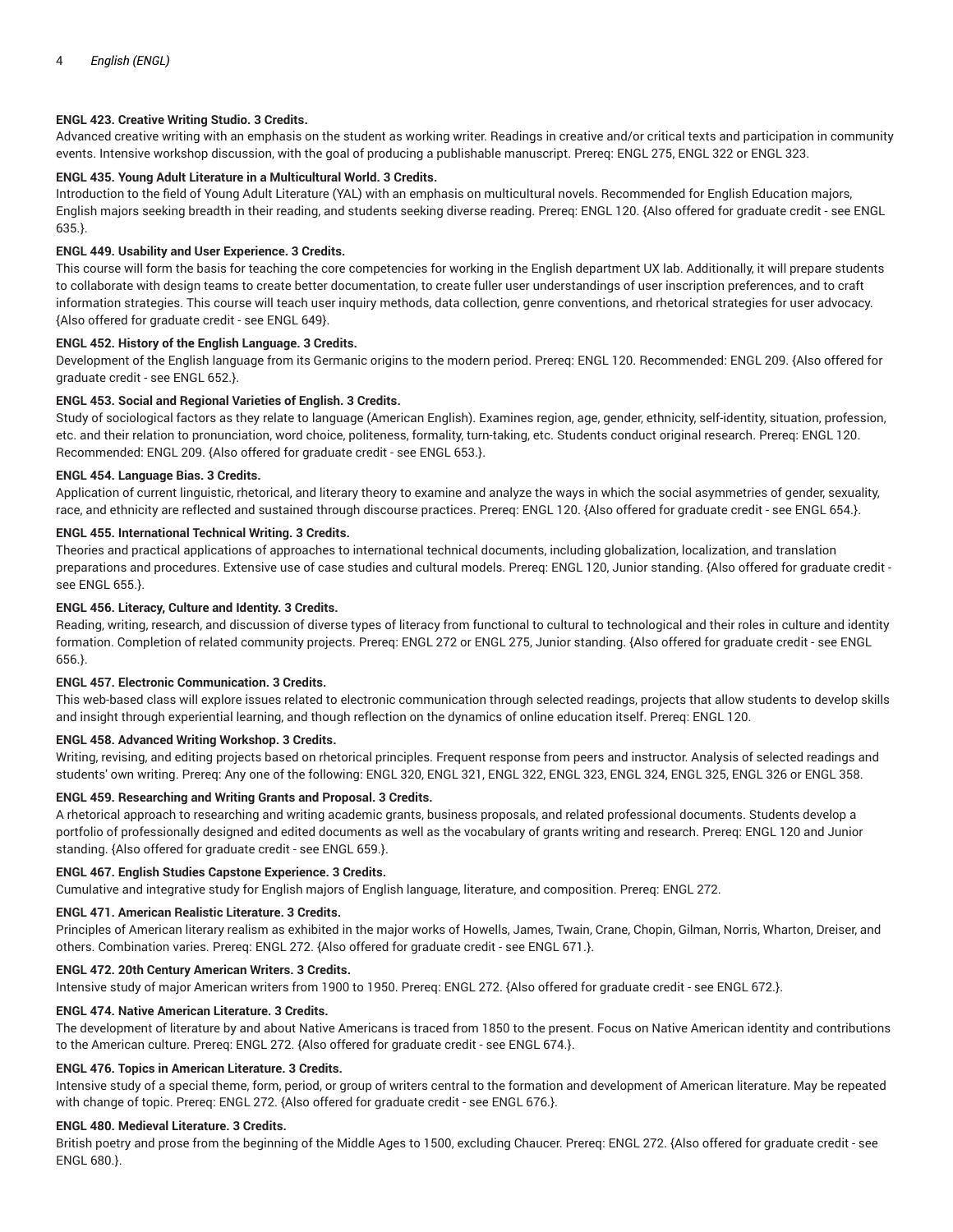*English (ENGL)* 5

## **ENGL 482. Renaissance Literature. 3 Credits.**

Study of British writers of the 16th and 17th centuries. Prereq: ENGL 272. {Also offered for undergraduate credit - see ENGL 682.}.

## **ENGL 483. Topics in British Literature. 3 Credits.**

Intensive study of a special theme, form, period, or group of writers central to the formation of British literature. May be repeated with change of topic. Prereq: ENGL 272. {Also offered for graduate credit - see ENGL 683.}.

# **ENGL 485. 18th Century Literature. 3 Credits.**

Study of major writers: Dryden, Pope, Swift, and Johnson, with occasional excursions into the fictional territory of Richardson, Fielding, Sterne, and Smollett. Prereq: ENGL 272. {Also offered for graduate credit - see ENGL 685.}.

## **ENGL 486. Romantic Literature. 3 Credits.**

Study of major British writers from the French Revolution to the coronation of Queen Victoria. Prereq: ENGL 272. {Also offered for graduate credit - see ENGL 686.}.

**ENGL 491. Seminar. 1-5 Credits.**

**ENGL 492. Study Abroad. 1-15 Credits.**

**ENGL 493. Undergraduate Research. 1-5 Credits.**

**ENGL 494. Individual Study. 1-5 Credits.**

**ENGL 496. Field Experience. 1-15 Credits.**

**ENGL 499. Special Topics. 1-5 Credits.**

## **ENGL 635. Young Adult Literature in a Multicultural World. 3 Credits.**

Introduction to the field of Young Adult Literature (YAL) with an emphasis on multicultural novels. Recommended for English Education majors, English majors seeking breadth in their reading, and students seeking diverse reading. {Also offered for undergraduate credit - see ENGL 435.}.

# **ENGL 649. Usability and User Experience. 3 Credits.**

This course will form the basis for teaching the core competencies for working in the English department UX lab. Additionally, it will prepare students to collaborate with design teams to create better documentation, to create fuller user understandings of user inscription preferences, and to craft information strategies. This course will teach user inquiry methods, data collection, genre conventions, and rhetorical strategies for user advocacy. {Also offered for undergraduate credit - see ENGL 449}.

## **ENGL 651. Advanced English Grammar. 3 Credits.**

Systematic examination of the structures and processes that shape English sentences; development of skills to analyze why certain structures are more or less appropriate. Prereq: ENGL 650.

#### **ENGL 652. History of the English Language. 3 Credits.**

Development of the English language from its Germanic origins to the modern period. {Also offered for undergraduate credit - see ENGL 452.}.

# **ENGL 653. Social and Regional Varieties of English. 3 Credits.**

Study of sociological factors as they relate to language (American English). Examines region, age, gender, ethnicity, self-identity, situation, profession, etc. and their relation to pronunciation, word choice, politeness, formality, turn-taking, etc. Students conduct original research. {Also offered for undergraduate credit - see ENGL 453.}.

## **ENGL 654. Language Bias. 3 Credits.**

Application of current linguistic, rhetorical, and literary theory to examine and analyze the ways in which the social asymmetries of gender, sexuality, race, and ethnicity are reflected and sustained through discourse practices. {Also offered for undergraduate credit - see ENGL 454.}.

# **ENGL 655. International Technical Writing. 3 Credits.**

Theories and practical applications of approaches to international technical documents, including globalization, localization, and translation preparations and procedures. Extensive use of case studies and cultural models. {Also offered for undergraduate credit - see ENGL 455.}.

#### **ENGL 656. Literacy, Culture and Identity. 3 Credits.**

Reading, writing, research, and discussion of diverse types of literacy from functional to cultural to technological and their roles in culture and identity formation. Completion of related community projects. {Also offered for undergraduate credit - see ENGL 456.}.

# **ENGL 659. Researching and Writing Grants and Proposal. 3 Credits.**

A rhetorical approach to researching and writing academic grants, business proposals, and related professional documents. Students develop a portfolio of professionally designed and edited documents as well as the vocabulary of grants writing and research. {Also offered for undergraduate credit - see ENGL 459.}.

# **ENGL 671. American Realistic Literature. 3 Credits.**

Principles of American literary realism as exhibited in the major works of Howells, James, Twain, Crane, Chopin, Gilman, Norris, Wharton, Dreiser, and others. Combination varies. {Also offered for undergraduate credit - see ENGL 471.}.

# **ENGL 672. 20th Century American Writers. 3 Credits.**

Intensive study of major American writers from 1900 to 1950. {Also offered for undergraduate credit - see ENGL 472.}.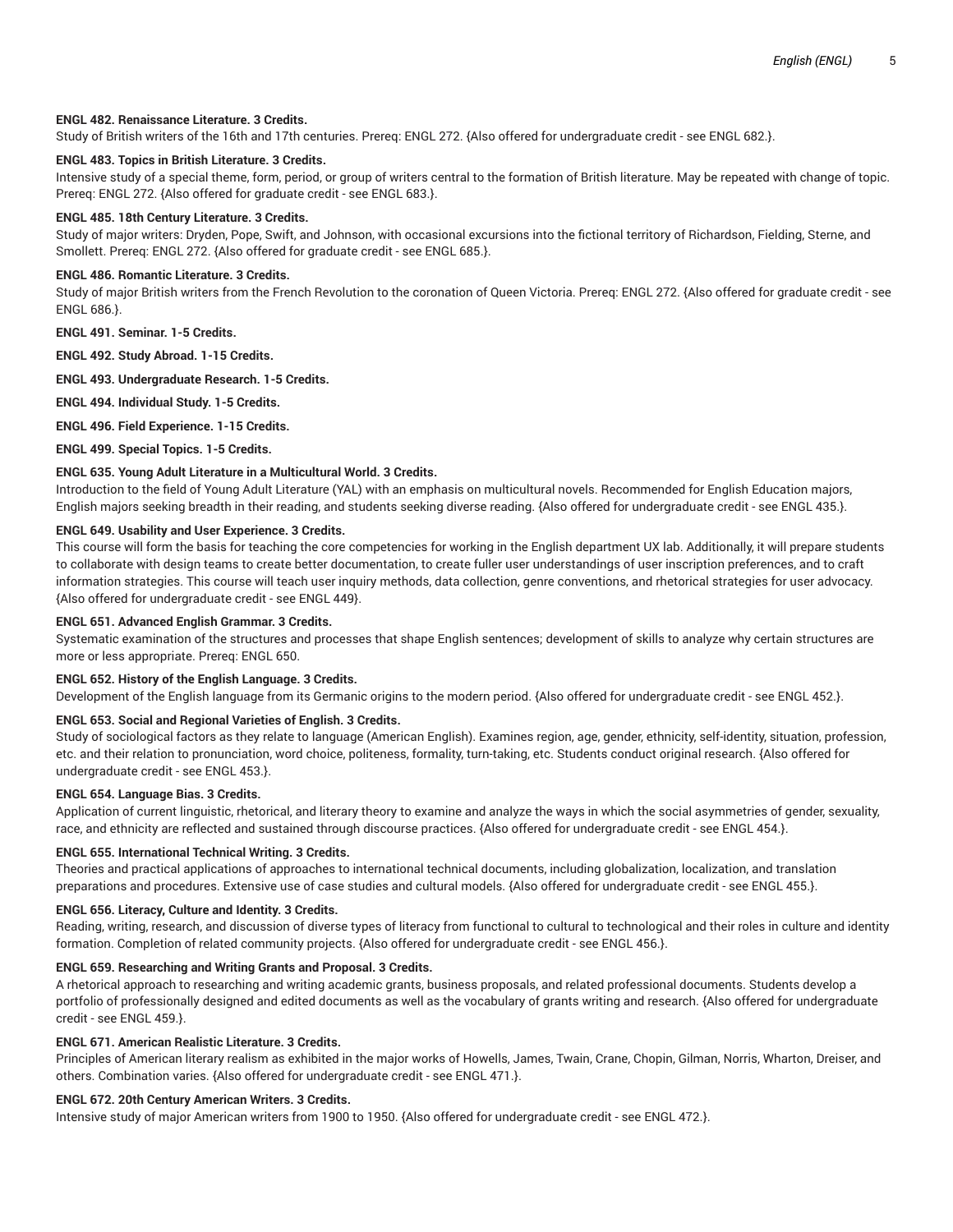# **ENGL 674. Native American Literature. 3 Credits.**

The development of literature by and about Native Americans is traced from 1850 to the present. Focus on Native American identity and contributions to the American culture. {Also offered for undergraduate credit - see ENGL 474.}.

# **ENGL 676. Topics in American Literature. 3 Credits.**

Intensive study of a special theme, form, period, or group of writers central to the formation and development of American literature. May be repeated with change of topic. {Also offered for undergraduate credit - see ENGL 476.}.

## **ENGL 680. Medieval Literature. 3 Credits.**

British poetry and prose from the beginning of the Middle Ages to 1500, excluding Chaucer. {Also offered for undergraduate credit - see ENGL 480.}.

# **ENGL 682. Renaissance Literature. 3 Credits.**

Study of British writers of the 16th and 17th centuries. {Also offered for undergraduate credit - see ENGL 482.}.

## **ENGL 683. Topics in British Literature. 3 Credits.**

Intensive study of a special theme, form, period, or group of writers central to the formation of British literature. May be repeated with change of topic. {Also offered for undergraduate credit - see ENGL 483.}.

#### **ENGL 685. 18th Century Literature. 3 Credits.**

Study of major writers: Dryden, Pope, Swift, and Johnson, with occasional excursions into the fictional territory of Richardson, Fielding, Sterne, and Smollett. {Also offered for undergraduate credit - see ENGL 485.}.

#### **ENGL 686. Romantic Literature. 3 Credits.**

Study of major British writers from the French Revolution to the coronation of Queen Victoria. {Also offered for undergraduate credit - see ENGL 486.}.

**ENGL 690. Graduate Seminar. 1-3 Credits.**

**ENGL 692. Study Abroad. 1-15 Credits.**

# **ENGL 695. Field Experience. 1-15 Credits.**

Field-oriented supervised learning activities outside the college classroom that include a preplanned assessment of the experience, registration during the term the experience is conducted, and post evaluation with the instructor. Departmental approval.

## **ENGL 696. Special Topics. 1-5 Credits.**

## **ENGL 751. Tools for Academic Writing: Clarity and Style. 1 Credit.**

Primary goal: Students will learn and practice using specific strategies for writing clear, correct, and audience-appropriate academic documents. In addition, they will investigate writing expectations and analyze academic writing in their own discipline. S/U grading.

## **ENGL 752. Tools for Academic Writing: Writing Your Manuscript. 1 Credit.**

Semester-long intensive academic writing with extensive individualized feedback. Students develop a writing plan, obtain approval from their advisors, and write intensively, receiving regular individualized assistance from a graduate writing consultant. S/U grading.

#### **ENGL 753. Rhetorics, Poetics Of New Media. 3 Credits.**

This web-based class will provide in-depth study of major new media theorists and require students to consider the research and teaching implications of new media for the humanities and social sciences. . Prereq: Graduate standing.

## **ENGL 754. Rhetorics of Science and Technology. 3 Credits.**

The study and critique of the rhetorics of science and technology, informed by rhetorical theory and by the philosophy of and the social studies of science and technology. Prereq: Graduate standing or instructor approval.

## **ENGL 755. Composition Theory. 3 Credits.**

Study of contemporary theories of teaching writing with frequent summary/response papers on assigned readings and a research paper on composition theory.

## **ENGL 756. Composition Research. 3 Credits.**

Study of designs and basic statistics for writing research; analysis of current research; and a research project in composition.

## **ENGL 758. Topics in Rhetoric, Writing, and Culture. 3 Credits.**

Intensive study of a theme, form, period, theory or theorist, writer or group of writers, or issue in rhetoric, writing, and culture. May be repeated with change of topic.

# **ENGL 759. History of Writing Instruction. 3 Credits.**

The study of the history of writing instruction from antiquity to the present, with emphasis on relevance of writing instruction. Prereq: Graduate standing or instructor approval.

#### **ENGL 760. Graduate Scholarship. 3 Credits.**

Introduction to scholarship in English studies and to the nature and state of the discipline.

# **ENGL 761. Writing: Invention to Innovation. 3 Credits.**

Exploration of the use of rhetorical canon in writing, spanning a period from the Aristotelian concept of invention to the contemporary manifestation of innovation. Prereq: admission to English graduate program.

# **ENGL 762. Critical Theory. 3 Credits.**

Study of contemporary literary theory and criticism.